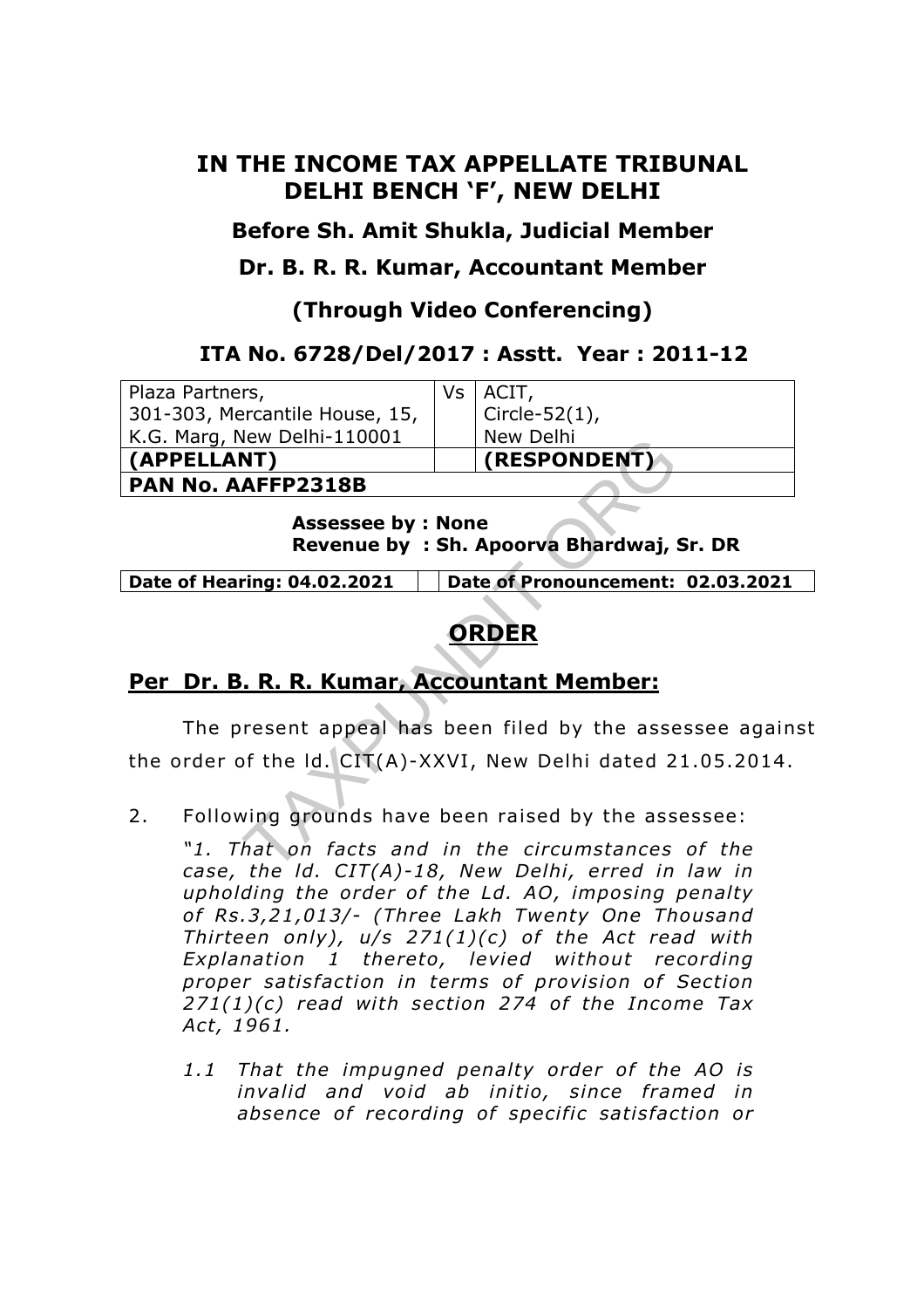*levying of specific charge as to concealment of income or furnishing of inaccurate particulars of income, in the notice issued u/s 274 of the Act.* 

*1.2 That the ld. CIT(A) in an arbitrary manner, on wholly erroneous, illegal and untenable*  grounds, without adhering to principles of natural justice, has upheld the impugned *penalty order.* 

2. That on facts and in the circumstances of the case *the Id. CIT(A), erred in law in upholding the penalty* levied on ad-hoc disallowance, upheld by the Id. *CIT(A), in the quantum appeal.* 

| 3. That the order dated $31.08.2017$ of the Id. CIT(A)<br>passed u/s 250(6) of the Act is bad in law. |                   |  |  |  |
|-------------------------------------------------------------------------------------------------------|-------------------|--|--|--|
| In the P&L A/c, the assessee has credited the various                                                 |                   |  |  |  |
| ncomes including the amount of interest income                                                        | $\mathsf O$       |  |  |  |
| s.1,23,72,496/- and has debited following expenditure:                                                |                   |  |  |  |
|                                                                                                       |                   |  |  |  |
| Loss from sale of units of mutual funds                                                               | Rs.33,48,676/-    |  |  |  |
| Provision for diminution/(gain) in value of                                                           | Rs.19,296/-       |  |  |  |
| investment                                                                                            |                   |  |  |  |
| Donation                                                                                              | Rs. 50,00,000/-   |  |  |  |
| Legal & professional                                                                                  | Rs.32,04,530/-    |  |  |  |
| Payment to auditor                                                                                    | Rs. 30,000/-      |  |  |  |
| Service tax                                                                                           | Rs.3,090/-        |  |  |  |
| Service charges - office maintenance                                                                  | Rs.27,00,000/-    |  |  |  |
| Security transaction tax - mutual funds                                                               | Rs.2,65,915/-     |  |  |  |
| Maintenance charges                                                                                   | Rs.66,592/-       |  |  |  |
| Other expenses                                                                                        | Rs.2,715/-        |  |  |  |
| Total                                                                                                 | Rs. 1,46,40,814/- |  |  |  |
|                                                                                                       |                   |  |  |  |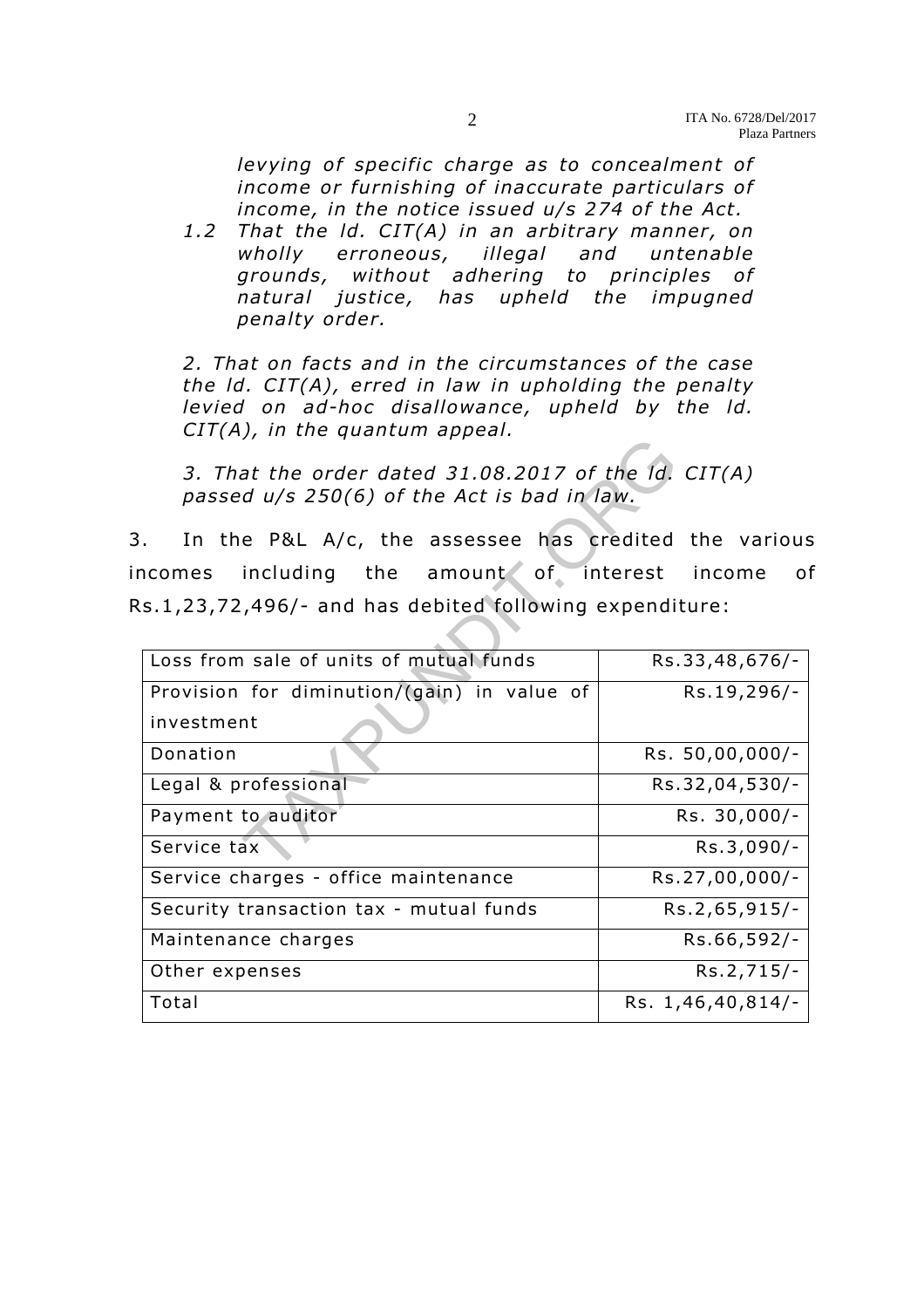4. Out of the above, the assessee has claimed part of the "service charges-maintenance expenses" on proportionate basis amounting to Rs.11,88,878/- against "income from other sources" .

5. The assessee vide its letter dated 25.03 .2013 submitted that during the year under assessment, the assessee firm has earned interest income of Rs.1,23,72,496/- shown under the head income from other sources, it is further submitted that out of the total expenses of Rs.27,00,000/- the assessee firm has claimed proportionate expenses amounting to Rs.11 ,88,878/ against the said Income  $u/s$  57 (iii) of the Income Tax Act, 1961. al expenses of Rs.27,00,000/- the asses<br>roportionate expenses amounting to Rs<br>e said Income u/s 57 (iii) of the Inco<br>balance expenses amounting to Rs.15,11<br>cated towards exempt income of Rs.1<br>ng dividend income exempt u/s

6. The balance expenses amounting to Rs.15,11 ,122/- have been allocated towards exempt income of Rs.1,57,26,057/representing dividend income exempt u/s 10(34) /(35) of the Act.

7. It was submitted that the claim of expenses is both bona fide and reasonable, expended wholly and exclusively for the earning of such income in terms of Section 57(iii) of the Income Tax Act, 1961. In support of its claim, the assessee relied on the following decisions:

- ▶ CIT vs. Taj International Jewellers (2011) 335 ITR *144 (HC)*
- *CIT vs . New Savan Sugar and Gur Refining Co. Ltd. 185 ITR 564 (HC)*
- *CIT vs. Trustees of the Nizam Misc's Trust 160 ITR 253 (AP).*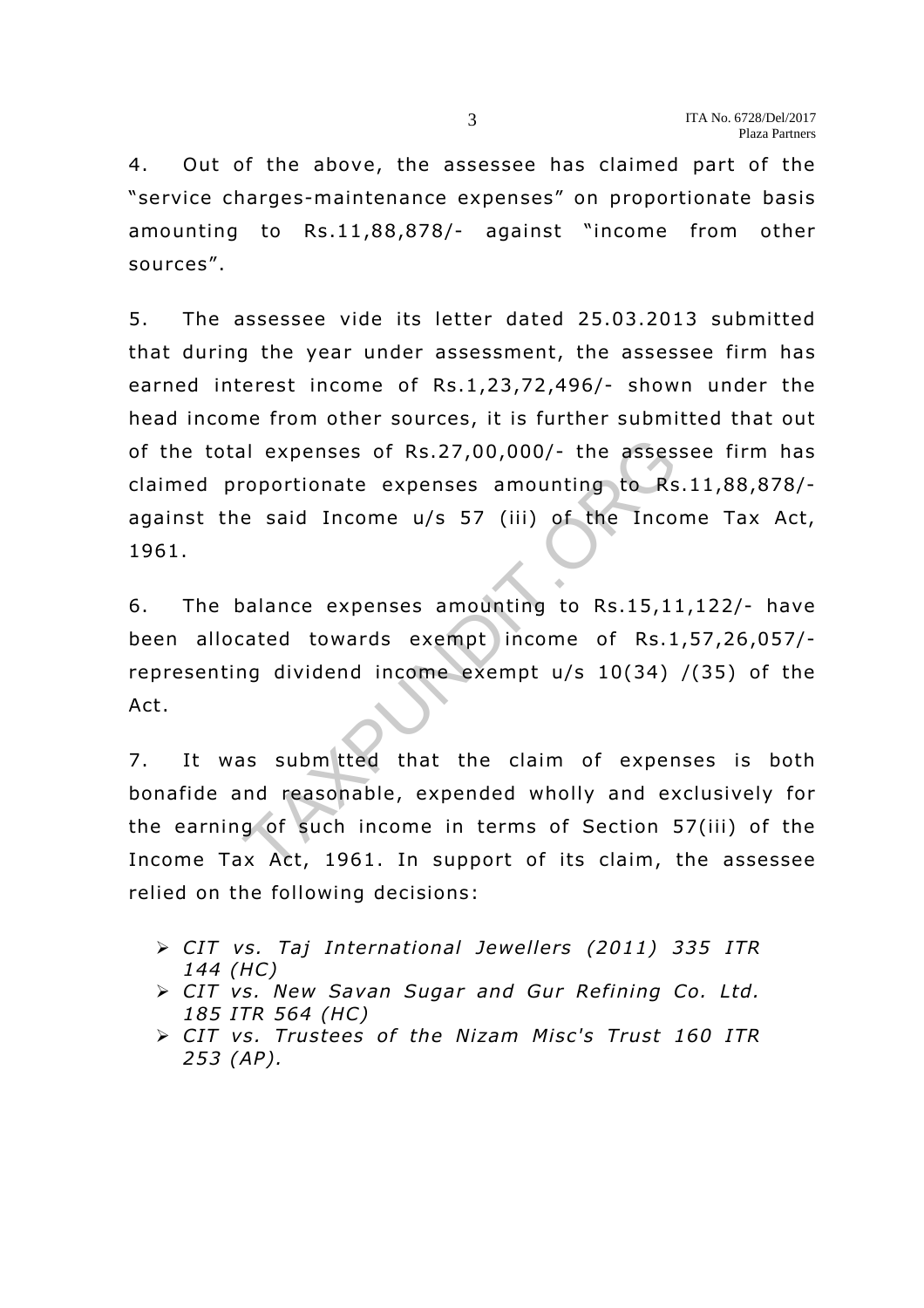8. It was argued that since the expenses incurred and claimed as deduction u/s 57(iii) of the Act, as per the Computation of Income enclosed are primarily, relating to running and administering the assessee firm, the same are allowable as deduction  $u/s$  57(iii) of the I. T. Act, 1961.

9. The Assessing Officer held that as far as the claim of expenditure made by assessee U/s 57 is concerned, the same is to be allowed in accordance to the provision of section 57 of the Income-tax Act, 1961. The AO held that before application of section 57, the following conditions must be fulfilled as the dominant purpose of the expenditure incurred must be to earn income: x Act, 1961. The AO held that before a<br>
i, the following conditions must be fully<br>
purpose of the expenditure incurred mus<br>
expenditure must have been incurred<br>
sively for the purpose of earning incom<br>
.<br>
.<br>
xpenditure sho

- The expenditure must have been incurred solely and exclusively for the purpose of earning income or making profit.
- The expenditure should not be in the nature of a capital expenditure .
- The amount in question should not be in the nature of personal expenses of the assessee.
- The expenditure should be incurred in the accounting year.
- There must be a clear nexus between the expenditure incurred and the income sought to be earned.
- After examining the conditions enumerated above, the AO held that,
- The incurring of expenditure on 'service charges' & 'maintenance expenses' is nothing to do with earning of interest income and it has infact not incurred solely and exclusively for the purpose of earning interest.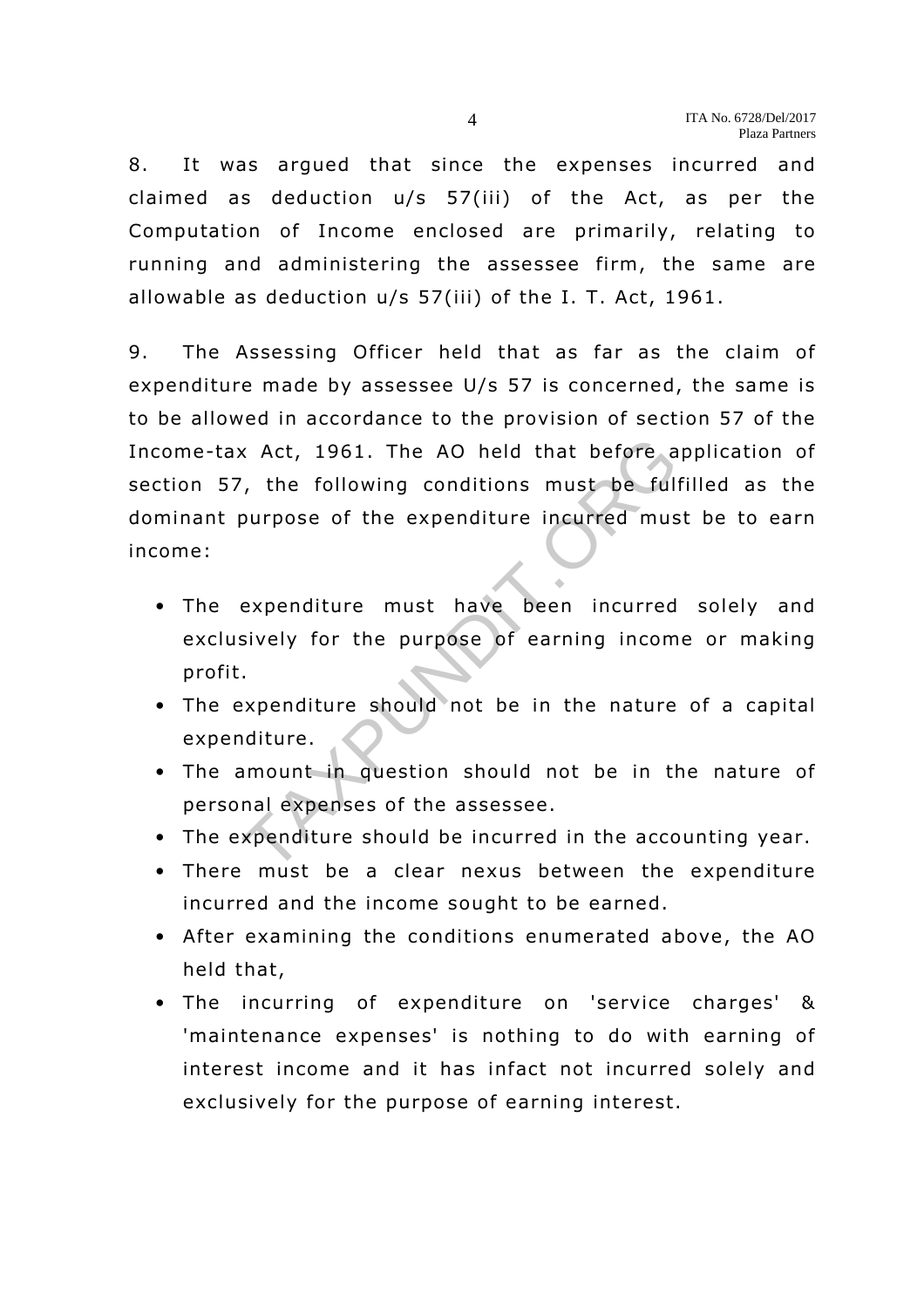• As the amount of 'service charges' & 'maintenance expenses' is not related to the earning of income chargeable under the head 'income from other sources', the same has to be treated as not incurred solely and exclusively for the purpose of earning income. It was also held that there was no nexus between the expenditure incurred and income sought to be earned as the income has been earned on deposit with ICICI Bank and loan given to Shri Dhiraj Sarna & Shri Shakti Singh @ 4% P.A. and the 'service charges' & 'maintenance expenses' have been incurred in connection with overall establishment of the assessee firm.

10. The AO held that as per the above condition required for allowing deduction u/s 57 of the Income-tax Act, 1961 on the expenditure of 'service charges' & 'maintenance expenses' has not been incurred in connection with making investment in deposit with ICICI bank or loan / advance given to Shri Dhiraj Sarna & Shri Shakti Singh and disallowed the expenditure . In Simal & Similar Simal Community of Similar Community Cherry<br>Theorem is a connection with overall establish<br>see firm.<br>NO held that as per the above condition<br>eduction u/s 57 of the Income-tax Act,<br>e of 'service charges'

11. The revenue relied on the case of CIT v. Gopinathan (Dr. V.P.) (1998) 229 ITR 801 (Ker), wherein it was held that the taxing authority is entitled and is bound to determine the true legal relation with reference to the transaction of making a deposit and borrowing on such deposit and in the process, the authority has to unravel the state of affairs to determine the true character of the relationship and the process has to be by a probe into the substance of the transaction. In Kaviraj Mahipat Singh v. CIT 255 ITR 470 (2002) (Raj) where the assessee had taken a loan against fixed deposit and used 70%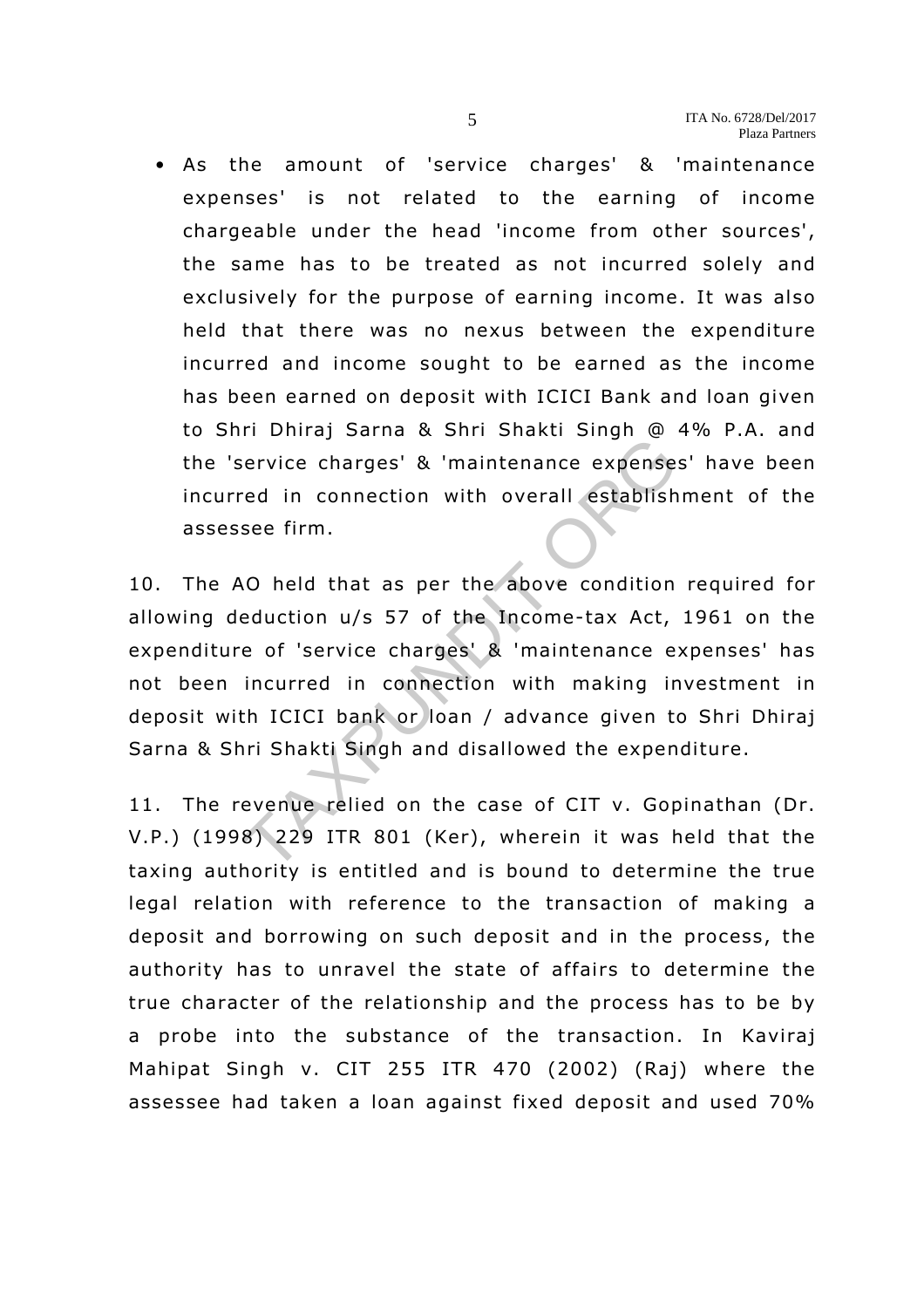of the loan for construction of a house and balance for his business, it was held that to the extent to which it was used for business, it was allowed as a deduction and not the interest portion pertaining to personal use. We find that the ratio is applicable to disallowance but not to levy of penalty u/s  $271(1)(c)$ .

12. We have gone through the order of the Assessing Officer at para 6 .6 which is as under:

*"Penalty proceedings u/s 271(1)(c) of the Income* Tax Act, 1961 for concealment of income as aforesaid *and furnishing inaccurate particulars within the meaning of explanation 1 to the Sub-Section (1) of the Section 271(1)(c) o f the Act are initiated."* 

13. We have also gone through the last page of the order wherein the Assessing Officer held as under:

*"Penalty proceedings u/s 271(1)(c) of the Income* Tax Act, 1961 for concealment of income as aforesaid *and furnishing inaccurate particulars within the meaning of explanation 1 to the Sub-Section (1) of the Section 271(1)(c) of the Act are initiated. Notice u/s 271(1)(c) read with Section 274 of the Act is being issued separately."*  Ity proceedings  $u/s$  271(1)(c) of the .<br>
ct, 1961 for concealment of income as aft<br>
furnishing inaccurate particulars with<br>
ing of explanation 1 to the Sub-Section<br>
ection 271(1)(c) of the Act are initiated."<br>
ave also go

14. We have gone through the penalty order wherein the penalty of Rs.3 ,21,013/- has been levied by the Assessing Officer.

15. Para no. 5 of the penalty order reads as under:

"5. Since, prima facie, provisions of Section *271(1)(c) were attracted, after recording satisfaction of AO in assessment order & CIT(A) order penalty proceedings u/s 271(1)(c) were initiated for concealing particulars/ submitting inaccurate*particulars on account of disallowance on income *from other sources under Sec. 57 thereby concealing*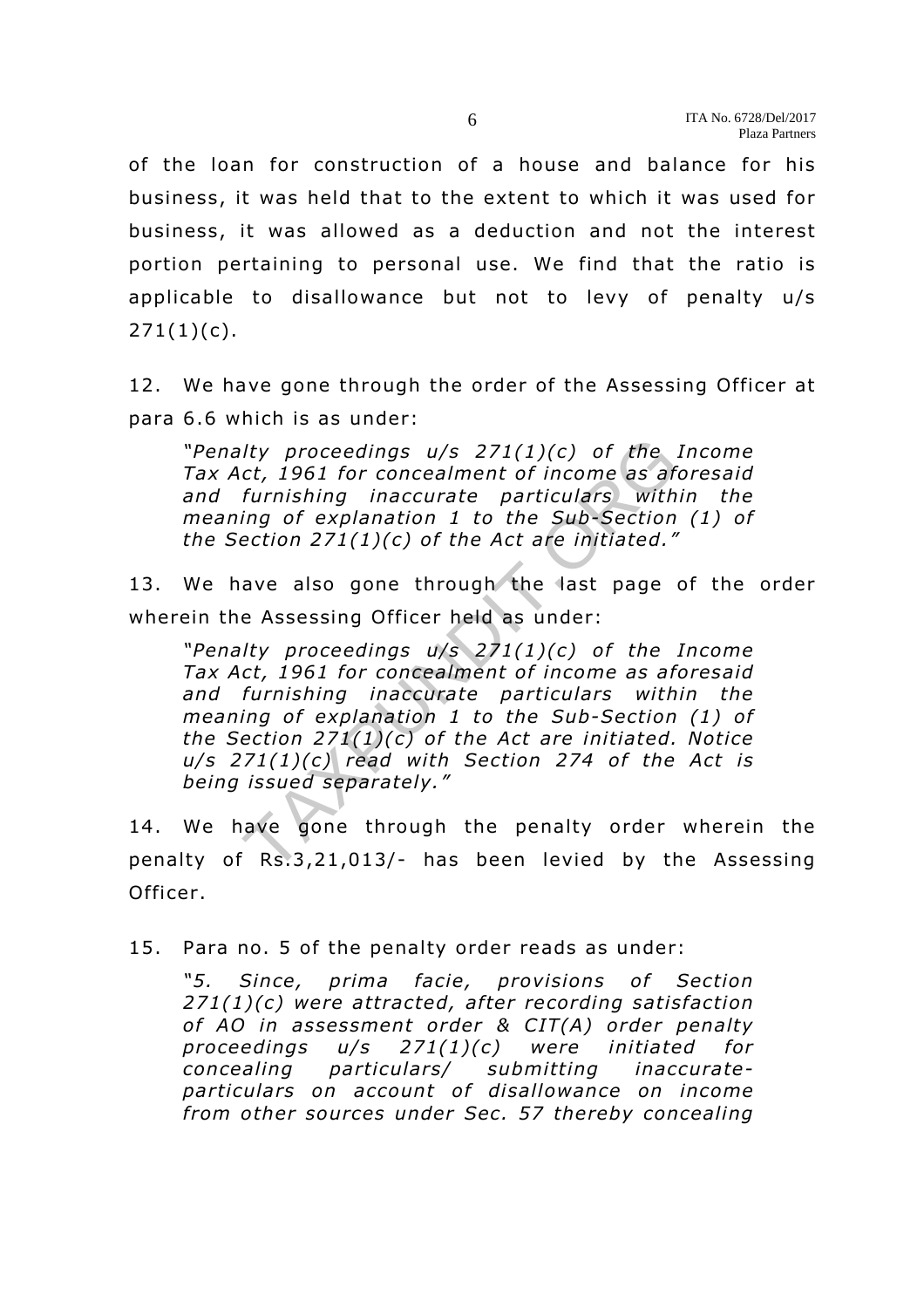*income vide assessment order dt. 29 .03.2013 and CIT(A) order dt. 21.05.2014 , notices u/s 274 r.w .s. 271(1)(c) o f the IT Act were issued on 29 .03 .2013, & 25.01.2016."* 

16. Further, we have gone through the para 9 of the penalty order which reads as under:

*"9. I, therefore, hold that the assessee had furnished inaccurate particulars of income thereby concealing true particulars of income as discussed above and penalty u/s 271(1)(c) is leviable in this case ."* 

17. From the concurrent reading of all the paras mentioned above in the assessment order as well as the penalty order, we find that the revenue has not specified under which limb of Section  $271(1)(c)$  the penalty has been levied. It is elementary that for assuming valid jurisdiction to impose penalty, the Assessing Officer must, first be satisfied, though *prima facie*, that the assessee has either "concealed income" or furnished "inaccurate particulars of income" and on the basis of such satisfaction a show cause notice has to be issued u/s 274 of the Act to the assessee specifying the addition/ disallowance in respect of which penalty is sought to be imposed and also the precise charge/ ground on which penalty is proposed to be imposed thereon. the concurrent reading of all the para<br>he assessment order as well as the penal<br>the revenue has not specified under w<br> $T(1)(c)$  the penalty has been levied. It<br>suming valid jurisdiction to impose penalty,<br>i, first be satis

18. Further, we find that in the instant case, the particulars of expenses have been duly provided in the P&L account and has also provided the basis of apportionment of these expenses. Hence, it cannot be said that the assessee has furnished "inaccurate particulars of income". The disallowance made by the Assessing Officer cannot be treated as "concealment" too. Mere disallowance of an expense cannot lead to levy of penalty  $u/s$  271 $(1)(c)$ .